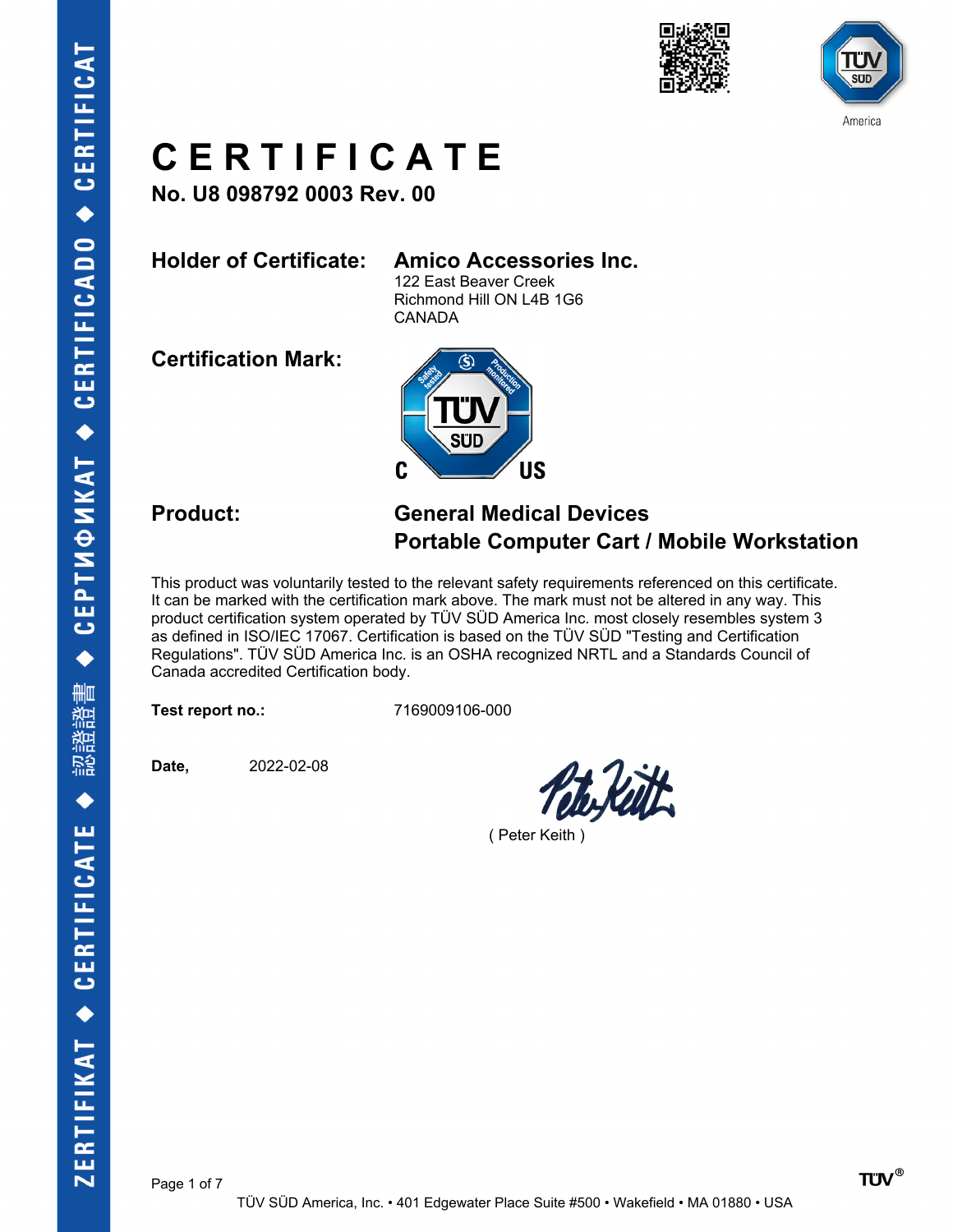

**No. U8 098792 0003 Rev. 00**

**Model(s):** HMF-A-BBBCDD-EF(GG)-(H)(I)JKL, HMDABBBCDEFGHHIJKL, HLX-BBC-DE-FF, HMC-ABCC-DDEE-FF, HML-A-BBB-CD(EE)-(F)(G)HI

(See below for model nomenclature) **Brand Name: Hummingbird**

**Tested according to:** ANSI/AAMI ES60601-1:2005/A1:2012-08 CAN/CSA-C22.2 No. 60601-1:2014

### **Parameters:**

Rated Input Voltage: 100-240 Vac Rated Input Frequency: 50/60 Hz Rated Input Current: 6.5 A Protection Class: Class I

**Excludes Usability (clauses 12.2 and 15.1)**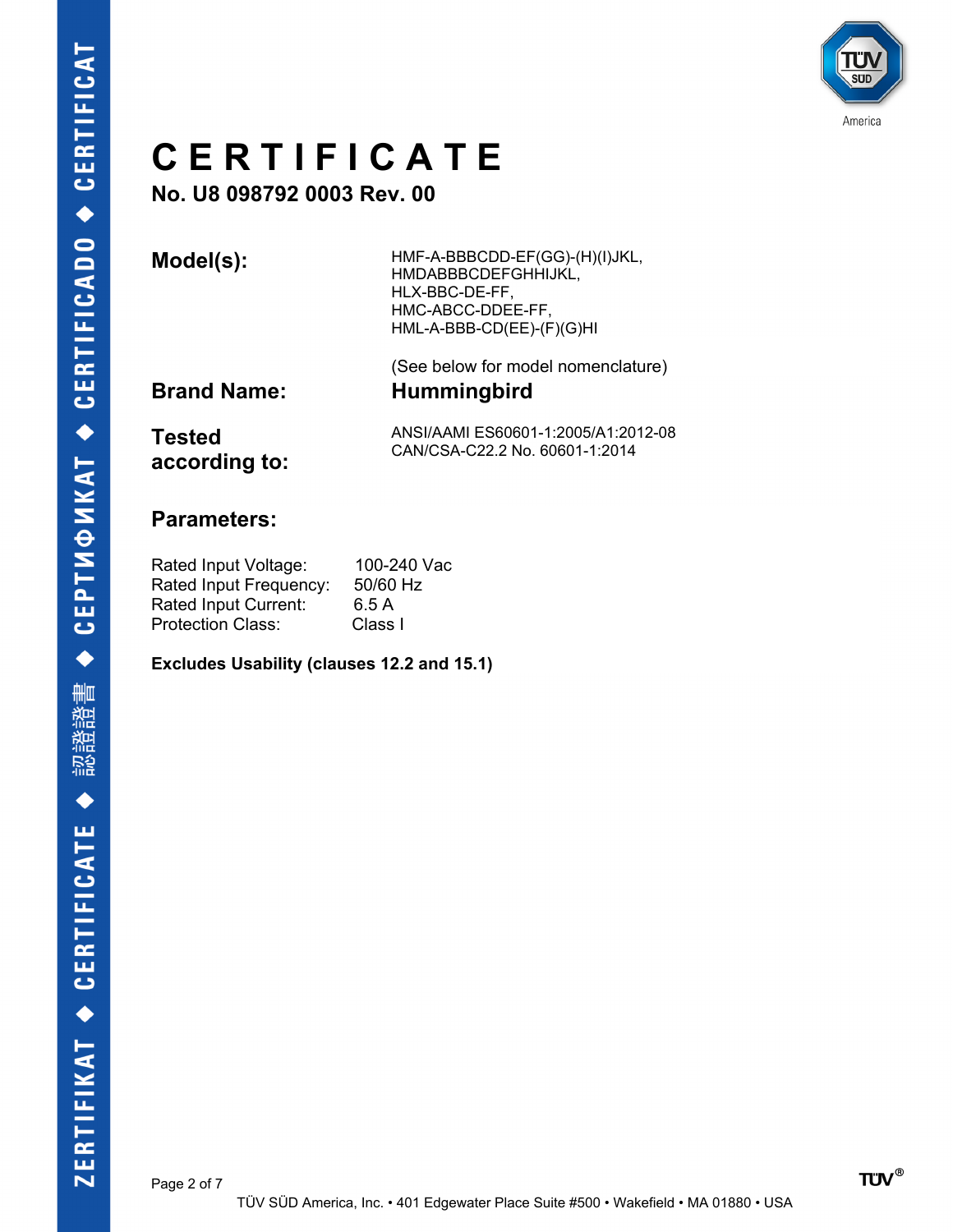

| Інмғ-                                                                                                                                              | А-                 | <b>BBB</b> | C                   | DD- | Е                                                      | F | (GG)-                                                                         | (H)                         | (1) | J | κ | L |
|----------------------------------------------------------------------------------------------------------------------------------------------------|--------------------|------------|---------------------|-----|--------------------------------------------------------|---|-------------------------------------------------------------------------------|-----------------------------|-----|---|---|---|
|                                                                                                                                                    |                    |            |                     |     |                                                        |   |                                                                               |                             |     |   |   |   |
| <b>Product line</b>                                                                                                                                |                    |            |                     |     |                                                        |   |                                                                               |                             |     |   |   |   |
| (Hummingbird                                                                                                                                       |                    |            |                     |     |                                                        |   |                                                                               |                             |     |   |   |   |
| Mobile Workstation                                                                                                                                 |                    |            |                     |     |                                                        |   |                                                                               |                             |     |   |   |   |
| For LCD)                                                                                                                                           |                    |            |                     |     |                                                        |   |                                                                               |                             |     |   |   |   |
| $A =$                                                                                                                                              | configuration, one |            |                     |     |                                                        |   |                                                                               |                             |     |   |   |   |
| of: P, Powered cart; or N,                                                                                                                         |                    |            |                     |     |                                                        |   |                                                                               |                             |     |   |   |   |
| Non-powered cart                                                                                                                                   |                    |            |                     |     |                                                        |   |                                                                               |                             |     |   |   |   |
| If the Cart is non powered (N)                                                                                                                     |                    |            |                     |     |                                                        |   |                                                                               |                             |     |   |   |   |
| then keep (GG), $(H)$ & $(I)$                                                                                                                      |                    |            |                     |     |                                                        |   |                                                                               |                             |     |   |   |   |
| blank & No ELE/ELL option                                                                                                                          |                    |            |                     |     |                                                        |   |                                                                               |                             |     |   |   |   |
| BBB =<br>Lifting, one of:                                                                                                                          |                    |            |                     |     |                                                        |   |                                                                               |                             |     |   |   |   |
| 70,70N Gas spring,0-9.9lbs(0-4.49kg);                                                                                                              |                    |            |                     |     |                                                        |   |                                                                               |                             |     |   |   |   |
| 120,120N Gas spring, 10-19.9lbs(4.54-                                                                                                              |                    |            |                     |     |                                                        |   |                                                                               |                             |     |   |   |   |
| $9.03$ kg);                                                                                                                                        |                    |            |                     |     |                                                        |   |                                                                               |                             |     |   |   |   |
| 165,165N Gas spring, 20-29.99lbs (9.07-                                                                                                            |                    |            |                     |     |                                                        |   |                                                                               |                             |     |   |   |   |
| 13.6kg                                                                                                                                             |                    |            |                     |     |                                                        |   |                                                                               |                             |     |   |   |   |
| 210,210N Gasspring,30-                                                                                                                             |                    |            |                     |     |                                                        |   |                                                                               |                             |     |   |   |   |
| 39.99lbs(13.61-18.14kg);                                                                                                                           |                    |            |                     |     |                                                        |   |                                                                               |                             |     |   |   |   |
| 255, 255N Gas spring, 40 -                                                                                                                         |                    |            |                     |     |                                                        |   |                                                                               |                             |     |   |   |   |
| 49.99lbs(18.15 - 22.68kg); or                                                                                                                      |                    |            |                     |     |                                                        |   |                                                                               |                             |     |   |   |   |
| ELE, Actuator (Electric lift) 50 -                                                                                                                 |                    |            |                     |     |                                                        |   |                                                                               |                             |     |   |   |   |
| 70lbs(22.68 - 31.75kg).                                                                                                                            |                    |            |                     |     |                                                        |   |                                                                               |                             |     |   |   |   |
| (only with powered cart)                                                                                                                           |                    |            |                     |     |                                                        |   |                                                                               |                             |     |   |   |   |
| ELL, Actuator (Electric lift) 50 -<br>70lbs(22.68 - 31.75kg) -                                                                                     |                    |            |                     |     |                                                        |   |                                                                               |                             |     |   |   |   |
| with longer column. (only with powered                                                                                                             |                    |            |                     |     |                                                        |   |                                                                               |                             |     |   |   |   |
| cart)                                                                                                                                              |                    |            |                     |     |                                                        |   |                                                                               |                             |     |   |   |   |
| C =LCD mount L, Single LCD mount or 0, no                                                                                                          |                    |            |                     |     |                                                        |   |                                                                               |                             |     |   |   |   |
| _CD mount                                                                                                                                          |                    |            |                     |     |                                                        |   |                                                                               |                             |     |   |   |   |
| DD =Spring Strength, one of: 25, 5.5-8lbs(2.5-                                                                                                     |                    |            |                     |     |                                                        |   |                                                                               |                             |     |   |   |   |
| 3.6kg) monitors & peripherals; 35, 7.5-10lbs (3.4-                                                                                                 |                    |            |                     |     |                                                        |   |                                                                               |                             |     |   |   |   |
| 4.5kg) monitors & peripherals;                                                                                                                     |                    |            | 50, 13-15.5lbs(5.8- |     |                                                        |   |                                                                               |                             |     |   |   |   |
| 7.0kg) monitors & peripherals; 60, 15.5-18lbs (7-                                                                                                  |                    |            |                     |     |                                                        |   |                                                                               |                             |     |   |   |   |
| 8.1kg) monitors & peripherals; 75, 18 - 22lbs (8.1 - 10kg)                                                                                         |                    |            |                     |     |                                                        |   |                                                                               |                             |     |   |   |   |
| or lower monitors & peripherals; FH, Over 22Lbs(10kg)                                                                                              |                    |            |                     |     |                                                        |   |                                                                               |                             |     |   |   |   |
| monitors & peripherals no height adjustments; 00, No FIT                                                                                           |                    |            |                     |     |                                                        |   |                                                                               |                             |     |   |   |   |
| bost or                                                                                                                                            |                    |            |                     |     |                                                        |   |                                                                               |                             |     |   |   |   |
| spring; or XX, Custom (monitors & peripherals >22lbs                                                                                               |                    |            |                     |     |                                                        |   |                                                                               |                             |     |   |   |   |
| (10kg) or fixed height.                                                                                                                            |                    |            |                     |     |                                                        |   |                                                                               |                             |     |   |   |   |
| E = Cart Power type, One of: U, North America plug type, 110V 60Hz                                                                                 |                    |            |                     |     |                                                        |   |                                                                               |                             |     |   |   |   |
| (inlet) G, British plug, 230V 50Hz (inlet), I, Australia plug, 230V 50Hz<br>(inlet) F, Schuko plug (inlet), K, Danish plug (inlet), X, Custom plug |                    |            |                     |     |                                                        |   |                                                                               |                             |     |   |   |   |
| (inlet) 0, No Inlet                                                                                                                                |                    |            |                     |     |                                                        |   |                                                                               |                             |     |   |   |   |
| $F$ = Cart power outlet plug type U, North America plug type (outlet)/W,                                                                           |                    |            |                     |     |                                                        |   |                                                                               |                             |     |   |   |   |
| Universal (outlet)/X, Custom Power Outlet/0, No Power Outlet                                                                                       |                    |            |                     |     |                                                        |   |                                                                               |                             |     |   |   |   |
|                                                                                                                                                    |                    |            |                     |     |                                                        |   |                                                                               |                             |     |   |   |   |
| $(GG) =$                                                                                                                                           |                    |            |                     |     |                                                        |   | Battery type, One of; 19, Powered with one LiFeoPO4 battery; 38, Powered with |                             |     |   |   |   |
| two LiFePO4 batteries; 57, Powered with three LiFePO4 batteries;                                                                                   |                    |            |                     |     |                                                        |   | 42. Powered with one                                                          |                             |     |   |   |   |
| SLA battery; or                                                                                                                                    |                    |            |                     |     | 20, Powered with One LiFEPO4 Battery X-HMW-BAT-PSB122; |   |                                                                               |                             |     |   |   |   |
|                                                                                                                                                    |                    |            |                     |     |                                                        |   | 40, Powered with two LiFEPO4 Battery X-HMW-BAT-PSB122;23, Powered with        |                             |     |   |   |   |
| One LiFEPO4 Battery X-HMW-BAT-PSL122; 46, Powered with two LiFEPO4 Battery X-                                                                      |                    |            |                     |     |                                                        |   |                                                                               |                             |     |   |   |   |
| HMW-BAT-PSL122; or 0 0, None,                                                                                                                      |                    |            |                     |     |                                                        |   | If the cart is non powered, keep this section as blank                        |                             |     |   |   |   |
| (H) = Control Panel, one of; M, Standard interface; L, Advanced interface; or                                                                      |                    |            |                     |     |                                                        |   |                                                                               | If the cart is non powered, |     |   |   |   |
| keep this section as blank                                                                                                                         |                    |            |                     |     |                                                        |   |                                                                               |                             |     |   |   |   |
| (I) = Cold Boot, One of; R, CPU Reset Button; or 0, None If the cart is non powered, keep this section as blank                                    |                    |            |                     |     |                                                        |   |                                                                               |                             |     |   |   |   |
| $J =$ Handle type $B$ , Low profile Handle                                                                                                         |                    |            |                     |     |                                                        |   |                                                                               |                             |     |   |   |   |
| $K$ = Keyboard Tray, one of; S, Side out Keyboard tray; E, Ergonomic keyboard tray; X, Custom Keyboard tray; 0, None                               |                    |            |                     |     |                                                        |   |                                                                               |                             |     |   |   |   |
| $L =$ Bucket type, one of; X, Custom Bucket; 0, None                                                                                               |                    |            |                     |     |                                                        |   |                                                                               |                             |     |   |   |   |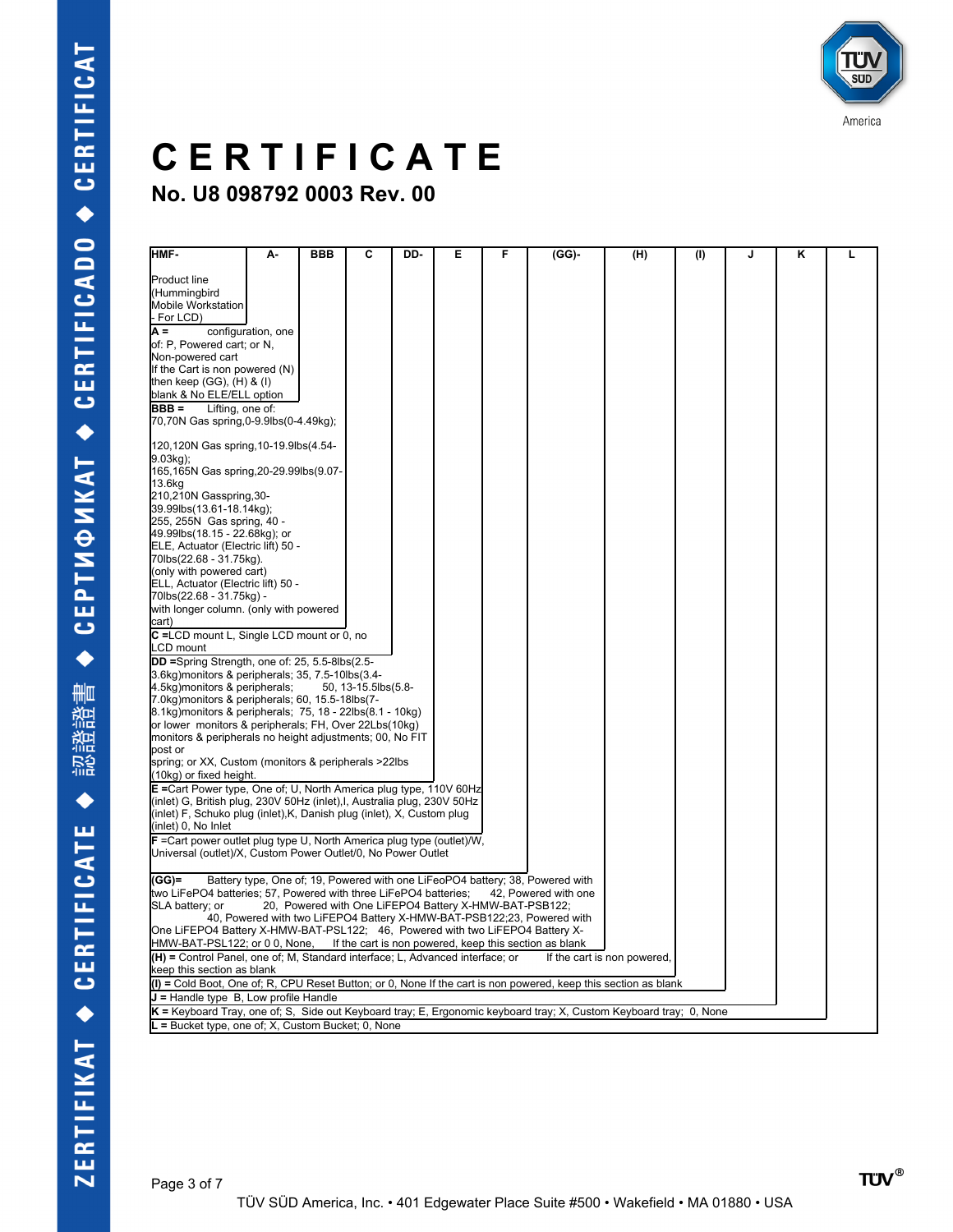

| HMD<br><b>Product line</b>                                                            | А                                                | <b>BBB</b> | С | D | Е | F | G                                                                                 | HН | (1) | J | Κ | L |
|---------------------------------------------------------------------------------------|--------------------------------------------------|------------|---|---|---|---|-----------------------------------------------------------------------------------|----|-----|---|---|---|
| (Hummingbird                                                                          |                                                  |            |   |   |   |   |                                                                                   |    |     |   |   |   |
| CTM-IT                                                                                |                                                  |            |   |   |   |   |                                                                                   |    |     |   |   |   |
| workstation)                                                                          |                                                  |            |   |   |   |   |                                                                                   |    |     |   |   |   |
| $A =$ configuration, one                                                              |                                                  |            |   |   |   |   |                                                                                   |    |     |   |   |   |
| of:P, Powered cart; or                                                                |                                                  |            |   |   |   |   |                                                                                   |    |     |   |   |   |
|                                                                                       |                                                  |            |   |   |   |   |                                                                                   |    |     |   |   |   |
| $BBB = Lifting$ , one of:<br>70,70N Gas spring,0-9.9lbs(0                             |                                                  |            |   |   |   |   |                                                                                   |    |     |   |   |   |
| 4.49kg);                                                                              |                                                  |            |   |   |   |   |                                                                                   |    |     |   |   |   |
|                                                                                       |                                                  |            |   |   |   |   |                                                                                   |    |     |   |   |   |
| 120,120N Gas spring, 10-                                                              |                                                  |            |   |   |   |   |                                                                                   |    |     |   |   |   |
|                                                                                       | 19.9lbs(4.54-9.03kg);<br>165,165N Gas spring,20- |            |   |   |   |   |                                                                                   |    |     |   |   |   |
| 29.99lbs(9.07-13.6kg);                                                                |                                                  |            |   |   |   |   |                                                                                   |    |     |   |   |   |
| 210,210N Gasspring,30-                                                                |                                                  |            |   |   |   |   |                                                                                   |    |     |   |   |   |
| 39.99lbs(13.61-18.14kg); 255, 255N                                                    |                                                  |            |   |   |   |   |                                                                                   |    |     |   |   |   |
| or lower xxN Gas spring, 40 -                                                         |                                                  |            |   |   |   |   |                                                                                   |    |     |   |   |   |
| 49.99lbs(18.15 - 22.68kg);                                                            |                                                  |            |   |   |   |   |                                                                                   |    |     |   |   |   |
| ELE, Actuator (Electric lift) 50 -                                                    |                                                  |            |   |   |   |   |                                                                                   |    |     |   |   |   |
| 70lbs(22.68 - 31.75kg); or                                                            |                                                  |            |   |   |   |   |                                                                                   |    |     |   |   |   |
| ELL, Actuator (Electric lift) 50 -                                                    |                                                  |            |   |   |   |   |                                                                                   |    |     |   |   |   |
| 70lbs(22.68 - 31.75kg) with longer                                                    |                                                  |            |   |   |   |   |                                                                                   |    |     |   |   |   |
| column                                                                                |                                                  |            |   |   |   |   |                                                                                   |    |     |   |   |   |
| $C = CTM$ column length, one of:                                                      |                                                  |            |   |   |   |   |                                                                                   |    |     |   |   |   |
| A,CTM Column of 18" length.                                                           |                                                  |            |   |   |   |   |                                                                                   |    |     |   |   |   |
| D = Display orientation, one of: 5, Left side Arm                                     |                                                  |            |   |   |   |   |                                                                                   |    |     |   |   |   |
| $E =$ Display orientation, one of: 5, Right side Arm                                  |                                                  |            |   |   |   |   |                                                                                   |    |     |   |   |   |
| $F =$ Cart Power type, One of; G, British plug, 230V 50Hz (inlet)                     |                                                  |            |   |   |   |   |                                                                                   |    |     |   |   |   |
| I, Australia plug, 230V 50Hz (inlet), F, Schuko plug (inlet), K, Danish               |                                                  |            |   |   |   |   |                                                                                   |    |     |   |   |   |
| plug (inlet), X, Custom plug (inlet), U, North America plug type,                     |                                                  |            |   |   |   |   |                                                                                   |    |     |   |   |   |
| 110V 60Hz (inlet), 0, No Inlet                                                        |                                                  |            |   |   |   |   |                                                                                   |    |     |   |   |   |
| G = Cart power outlet plug type U, North America plug type (outlet), W, Universal     |                                                  |            |   |   |   |   |                                                                                   |    |     |   |   |   |
| (outlet), X, Custom Power Outlet, 0, No Power Outlet                                  |                                                  |            |   |   |   |   |                                                                                   |    |     |   |   |   |
| ∣нн≡                                                                                  |                                                  |            |   |   |   |   | Battery type, One of: 19, Powered with one LiFeoPO4 battery; 38, Powered with two |    |     |   |   |   |
| LiFePO4 batteries: 57, Powered with three LiFePO4 batteries, 42, Powered with one SLA |                                                  |            |   |   |   |   |                                                                                   |    |     |   |   |   |
| battery; 20, Powered with One LiFEPO4 Battery X-HMW-BAT-PSB122; 40, Powered with two  |                                                  |            |   |   |   |   |                                                                                   |    |     |   |   |   |
| LIFEPO4 Battery X-HMW-BAT-PSB122; 23, Powered with One LIFEPO4 Battery X-HMW-         |                                                  |            |   |   |   |   |                                                                                   |    |     |   |   |   |
| BAT-PSL122; 46, Powered with two LiFEPO4 Battery X-HMW-BAT-PSL122; or 00, None        |                                                  |            |   |   |   |   |                                                                                   |    |     |   |   |   |
|                                                                                       |                                                  |            |   |   |   |   |                                                                                   |    |     |   |   |   |
|                                                                                       |                                                  |            |   |   |   |   |                                                                                   |    |     |   |   |   |
| ll =                                                                                  |                                                  |            |   |   |   |   | Control Panel, One of; M. Standard interface; L. Advanced interface;              |    |     |   |   |   |
|                                                                                       |                                                  |            |   |   |   |   |                                                                                   |    |     |   |   |   |
| $J =$                                                                                 | Cold Boot, One of; R, CPU Reset Button;          |            |   |   |   |   |                                                                                   |    |     |   |   |   |
|                                                                                       |                                                  |            |   |   |   |   |                                                                                   |    |     |   |   |   |
| k =                                                                                   | Handle type B, Low profile Handle                |            |   |   |   |   |                                                                                   |    |     |   |   |   |
| L =                                                                                   | Keyboard Tray, one of:                           |            |   |   |   |   |                                                                                   |    |     |   |   |   |
|                                                                                       | S, Side out Keyboard tray;                       |            |   |   |   |   |                                                                                   |    |     |   |   |   |
|                                                                                       | E, Ergonomic keyboard tray;                      |            |   |   |   |   |                                                                                   |    |     |   |   |   |
|                                                                                       | X, Custom Keyboard tray; or 0, None              |            |   |   |   |   |                                                                                   |    |     |   |   |   |
|                                                                                       |                                                  |            |   |   |   |   |                                                                                   |    |     |   |   |   |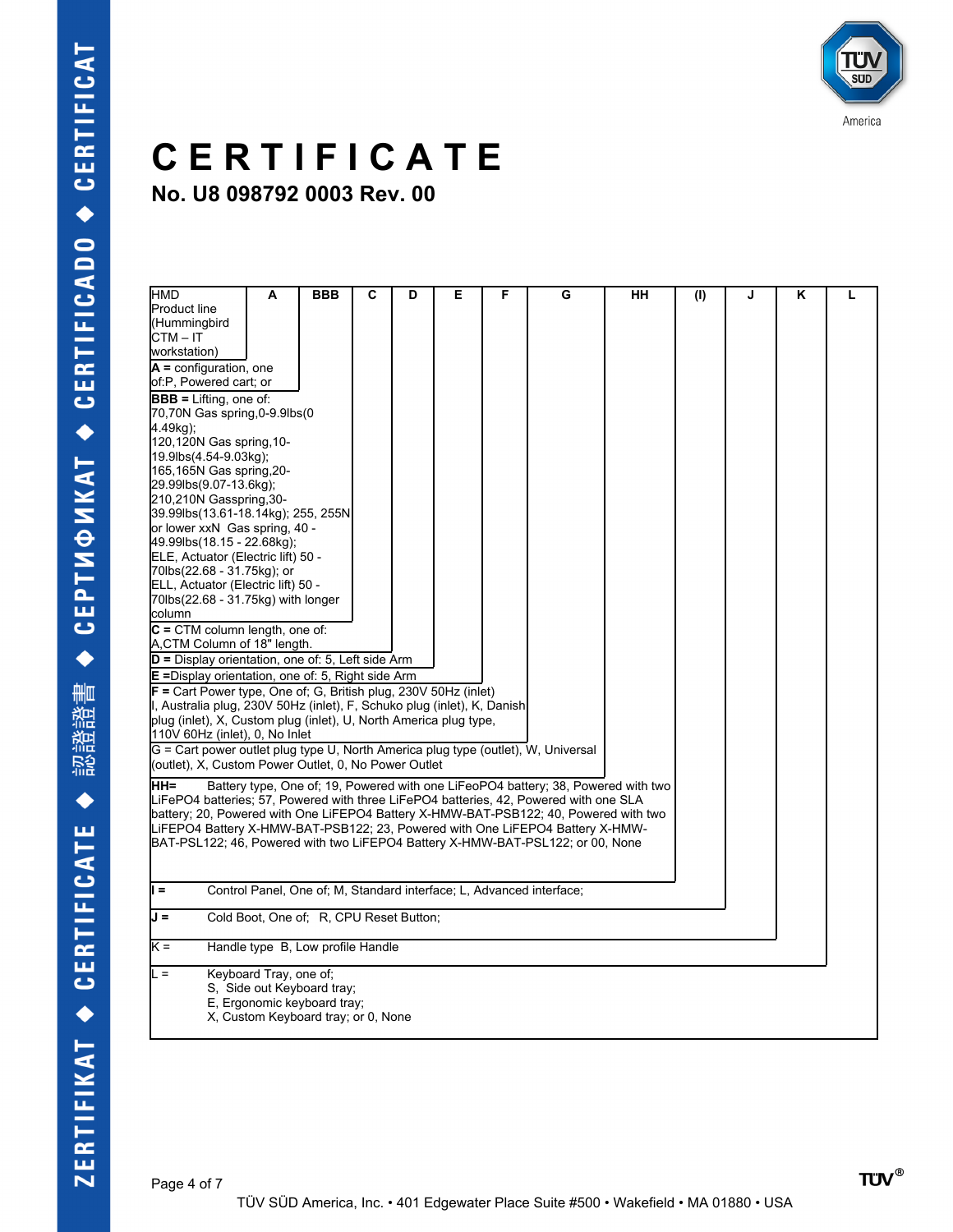

| IнL                                              | Х- | <b>BB</b> | $C -$                                                                                         | D | Е. | FF |  |  |  |
|--------------------------------------------------|----|-----------|-----------------------------------------------------------------------------------------------|---|----|----|--|--|--|
| <b>Product line</b>                              |    |           |                                                                                               |   |    |    |  |  |  |
| (Hummingbird Lite                                |    |           |                                                                                               |   |    |    |  |  |  |
| - IT workstation)                                |    |           |                                                                                               |   |    |    |  |  |  |
| <b>x</b> =                                       |    |           |                                                                                               |   |    |    |  |  |  |
| Configuration, one of:                           |    |           |                                                                                               |   |    |    |  |  |  |
| 1, Laptop; or                                    |    |           |                                                                                               |   |    |    |  |  |  |
| 2, Laptop with Security                          |    |           |                                                                                               |   |    |    |  |  |  |
| Bracket, or                                      |    |           |                                                                                               |   |    |    |  |  |  |
| 3, LCD/Display                                   |    |           |                                                                                               |   |    |    |  |  |  |
| $IBB =$<br>Pneumatic Lift, one of:               |    |           |                                                                                               |   |    |    |  |  |  |
| 16, 165N Gas spring, 3.5 lbs - 13.4 lbs          |    |           |                                                                                               |   |    |    |  |  |  |
| (1.59 kg - 6.1 kg);                              |    |           |                                                                                               |   |    |    |  |  |  |
| 21, 210N Gas spring, 17 lbs - 22.5 lbs           |    |           |                                                                                               |   |    |    |  |  |  |
| (10.21 kg - 17.71 kg);                           |    |           |                                                                                               |   |    |    |  |  |  |
| 25, 255N Gas spring, 13.5 lbs $-27$ lbs          |    |           |                                                                                               |   |    |    |  |  |  |
| (6.12 kg - 12.25 kg)                             |    |           |                                                                                               |   |    |    |  |  |  |
| $ C = LCD/D$ isplay Strength, one of:            |    |           |                                                                                               |   |    |    |  |  |  |
| 3, 35N Gas spring, 7.5-10 lbs. (3.4-4.5 kg):     |    |           |                                                                                               |   |    |    |  |  |  |
| 5, 50N Gas spring, 13-15.5 lbs. (5.8-7 kg);      |    |           |                                                                                               |   |    |    |  |  |  |
| 6, 60N Gas spring, 15.5-18 lbs. (5.8-7 kg);      |    |           |                                                                                               |   |    |    |  |  |  |
| 7, 75N Gas spring, 18-22 lbs. (8.1-19 kg);       |    |           |                                                                                               |   |    |    |  |  |  |
| $\mathsf{T}$ , Tablet 5.5-8 lbs. (2.5-3.6 kg)    |    |           |                                                                                               |   |    |    |  |  |  |
| 25N Gas spring $(35N + 2.5)$ lbs Counter Weight) |    |           |                                                                                               |   |    |    |  |  |  |
|                                                  |    |           | L, LCD/Display with Small form Factors, 5.5-15.5 lbs. (2.5-7kg)                               |   |    |    |  |  |  |
| CPU 25N with spare 50N gas spring                |    |           |                                                                                               |   |    |    |  |  |  |
| A, All In One 15.5-22 lbs. (5.8-19 kg)           |    |           |                                                                                               |   |    |    |  |  |  |
| 60N with spare 75N gas spring                    |    |           |                                                                                               |   |    |    |  |  |  |
| FH, Fixed Height                                 |    |           |                                                                                               |   |    |    |  |  |  |
| (blank), Laptop option $(X = 1$ or 2)            |    |           |                                                                                               |   |    |    |  |  |  |
| $D =$ Caster type, one of:                       |    |           |                                                                                               |   |    |    |  |  |  |
| D. 1 Directional Lock:                           |    |           |                                                                                               |   |    |    |  |  |  |
| M, 2 Total Locking; or                           |    |           |                                                                                               |   |    |    |  |  |  |
| T, 2 Total Locking (Tente).                      |    |           |                                                                                               |   |    |    |  |  |  |
| $E = Mouse/Keyboard$ , one of:                   |    |           |                                                                                               |   |    |    |  |  |  |
|                                                  |    |           | M, Standard Mouse Tray; S, Sliding Keyboard Tray with Mouse Tray); (For $X = 3$ ONLY) 0, None |   |    |    |  |  |  |
| $IF = RFID$ combinations, one of:                |    |           |                                                                                               |   |    |    |  |  |  |
| <b>XX.</b> RFID combinations                     |    |           |                                                                                               |   |    |    |  |  |  |
| 00, None                                         |    |           |                                                                                               |   |    |    |  |  |  |
| (blank), Laptop option $(X = 1$ or 2)            |    |           |                                                                                               |   |    |    |  |  |  |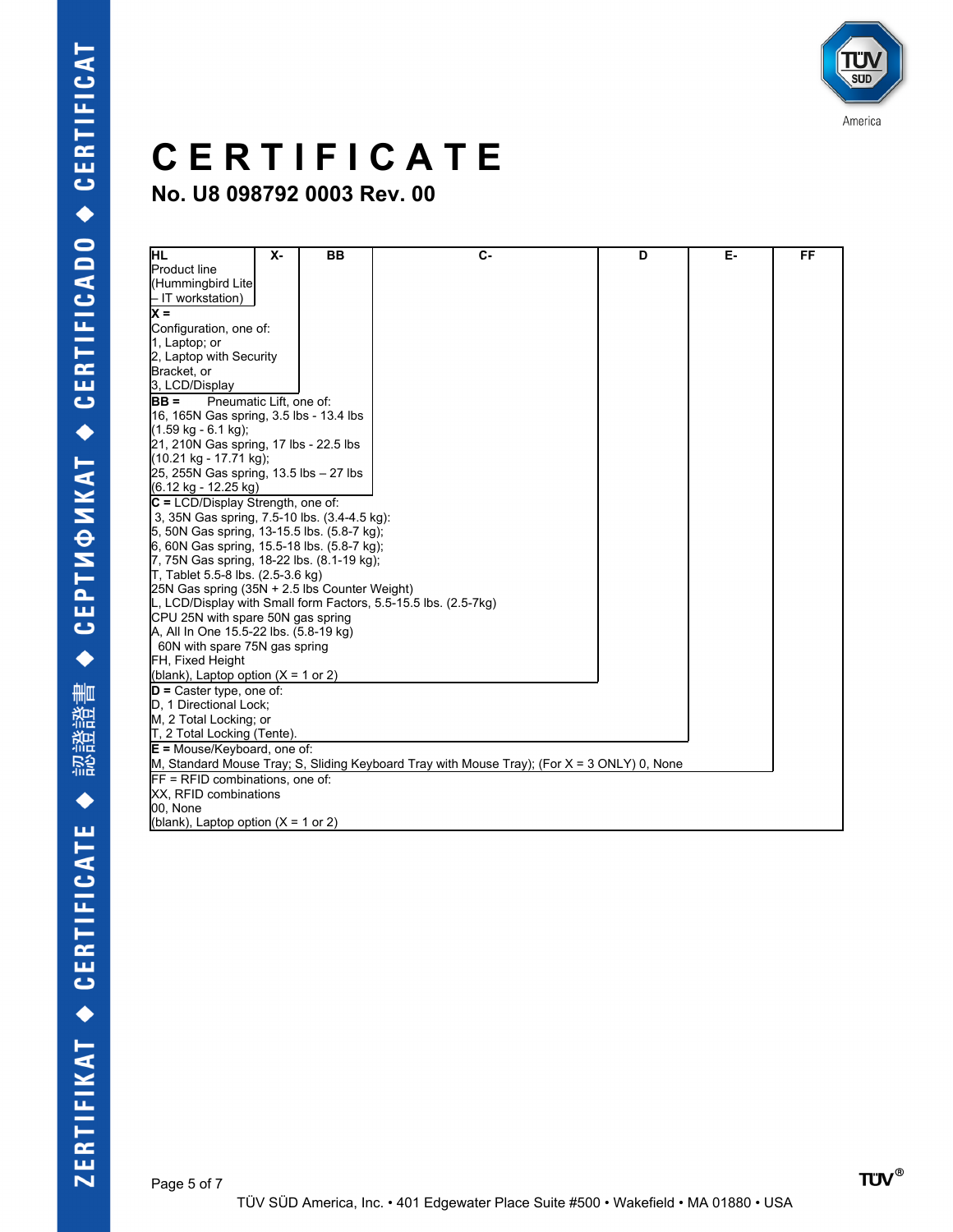

| <b>HMC</b>                                           | A | в | CC- | DD | EE- | FF |
|------------------------------------------------------|---|---|-----|----|-----|----|
| Product line                                         |   |   |     |    |     |    |
|                                                      |   |   |     |    |     |    |
| ("CTM Cart - IT Work station")                       |   |   |     |    |     |    |
| Δ                                                    |   |   |     |    |     |    |
| =Base type, one of:                                  |   |   |     |    |     |    |
| L. Non-Powered with sheet metal                      |   |   |     |    |     |    |
| base; or                                             |   |   |     |    |     |    |
| N, Non-Powered with casted                           |   |   |     |    |     |    |
| base.                                                |   |   |     |    |     |    |
|                                                      |   |   |     |    |     |    |
| в                                                    |   |   |     |    |     |    |
| =Caster type, one of:                                |   |   |     |    |     |    |
| 1, Two Tente total lock casters:                     |   |   |     |    |     |    |
| 2, Two Dersheng total lock casters                   |   |   |     |    |     |    |
| 3, One directional & one total lock casters (Tente); |   |   |     |    |     |    |
| 4, One direction & one total lock caster             |   |   |     |    |     |    |
| (Dersheng);                                          |   |   |     |    |     |    |
| 5, Four Tente total lock casters; or                 |   |   |     |    |     |    |
| 6, Four Dersheng total lock casters.                 |   |   |     |    |     |    |
|                                                      |   |   |     |    |     |    |
|                                                      |   |   |     |    |     |    |
|                                                      |   |   |     |    |     |    |
| $CC =$<br>Extension length & color, one of:          |   |   |     |    |     |    |
| 3W, 48in overall height                              |   |   |     |    |     |    |
| 5W, 60in overall height                              |   |   |     |    |     |    |
|                                                      |   |   |     |    |     |    |
| DD                                                   |   |   |     |    |     |    |
| =Display Mount type, One of:                         |   |   |     |    |     |    |
| L4, Flush LCD mount:                                 |   |   |     |    |     |    |
| LF, Ultra Flush LCD mount:                           |   |   |     |    |     |    |
| LP, Laptop work surface;                             |   |   |     |    |     |    |
| P5, PM5-MON;                                         |   |   |     |    |     |    |
| 40, SSM45 with 5" shelf & with 30deg tilt limit;     |   |   |     |    |     |    |
| 42, SSM45 with 6" drop on Shelf;                     |   |   |     |    |     |    |
|                                                      |   |   |     |    |     |    |
| 43, SSM45 with Philips shelf;                        |   |   |     |    |     |    |
| 44, SSM45 with accessory head;                       |   |   |     |    |     |    |
| 47, SSM45 with 5" shelf & with slide in VESA plate;  |   |   |     |    |     |    |
| 48, SSM45 with 3" shelf & with 30deg tilt limit;     |   |   |     |    |     |    |
| $49$ , SSM45 with 3" shelf;                          |   |   |     |    |     |    |
| 4W, SSM45 with welch Allyn Head;                     |   |   |     |    |     |    |
| 70, 6" extension with 5" shelf w/30deg tilt limit;   |   |   |     |    |     |    |
| 73, 6" extension with Philip shelf; or 00, none.     |   |   |     |    |     |    |
| EE =<br>Keyboard Mount type, One of:                 |   |   |     |    |     |    |
| KF, Ultra flush keyboard;                            |   |   |     |    |     |    |
| MF, Mini Keyboard; or                                |   |   |     |    |     |    |
| 00, None.                                            |   |   |     |    |     |    |
|                                                      |   |   |     |    |     |    |
| FF                                                   |   |   |     |    |     |    |
| $=$ Power options plug type & no. of plugs, one of:  |   |   |     |    |     |    |
| B4, North America with 4 plugs 15" cord length;      |   |   |     |    |     |    |
| G4, British plug                                     |   |   |     |    |     |    |
|                                                      |   |   |     |    |     |    |
| 14, Australia plug                                   |   |   |     |    |     |    |
| F4, Schuko plug                                      |   |   |     |    |     |    |
| K4, Danish plug                                      |   |   |     |    |     |    |
| XX, Custom (other countries); or                     |   |   |     |    |     |    |
| 00, None.                                            |   |   |     |    |     |    |
|                                                      |   |   |     |    |     |    |
|                                                      |   |   |     |    |     |    |